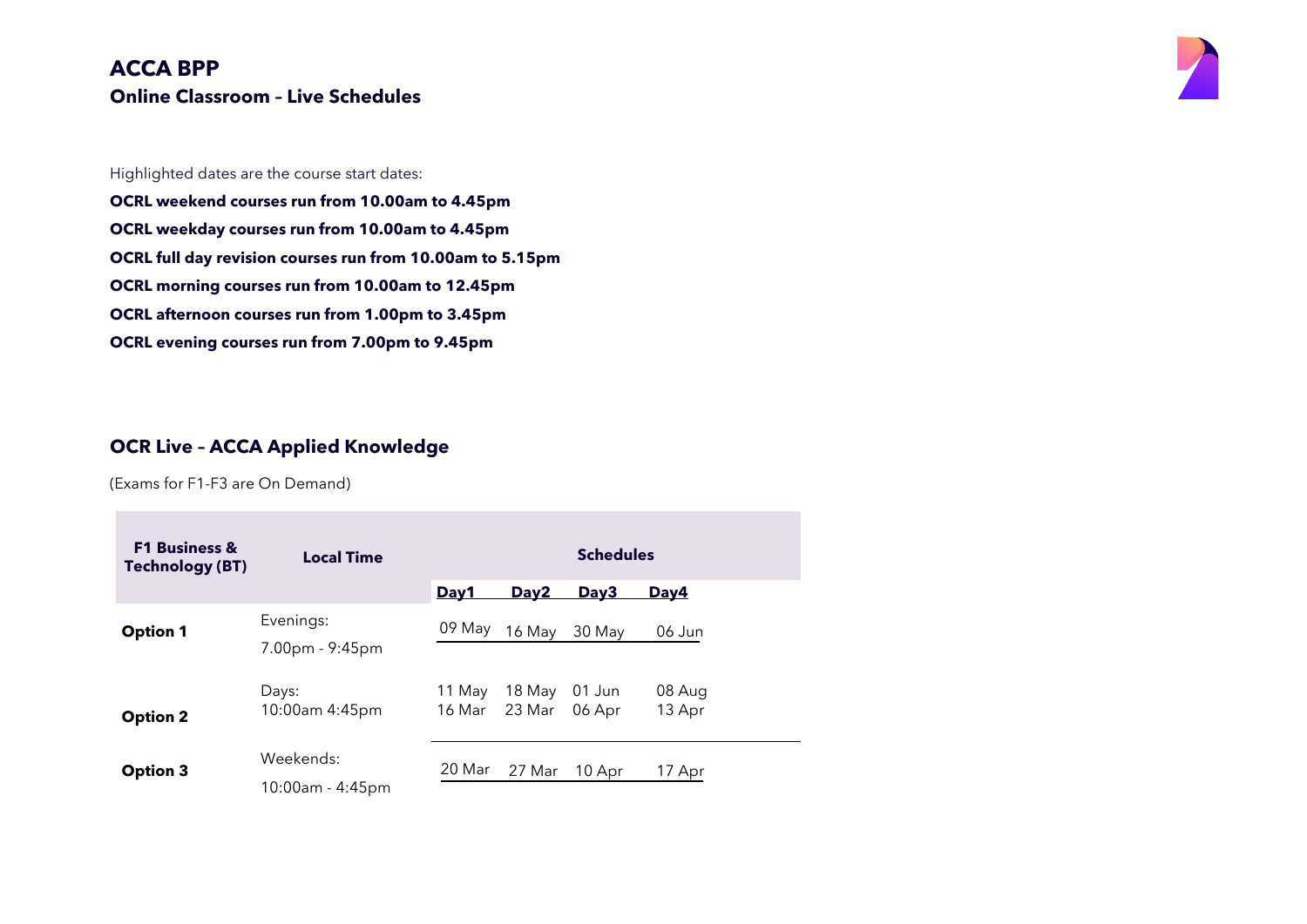

| <b>F2 MANAGEMENT ACCOUNTING</b><br>(MA) | <b>LOCAL TIME</b>        |                  |                  | <b>SCHEDULES</b> |                  |                  |
|-----------------------------------------|--------------------------|------------------|------------------|------------------|------------------|------------------|
|                                         |                          | Day 1            | Day 2            | Day 3            | Day 4            | Day 5            |
| <b>OPTION 1</b>                         | Weekdays: 10:00am-4:45pm | 17 Mar           | 24 Mar           | 07 Apr           | 14 Apr           | 21 Apr           |
|                                         |                          |                  |                  |                  |                  |                  |
| <b>OPTION 2</b>                         | Weekends: 10:00am-4:45pm | 19 Mar           | 26 Mar           | 09 Apr           | 16 Apr           | 23 Apr           |
|                                         |                          |                  |                  |                  |                  |                  |
|                                         |                          |                  |                  |                  |                  |                  |
| <b>OPTION 3</b>                         | Evenings: 7:00pm-9:45pm  | 17 May<br>19 May | 24 May<br>26 May | 07 Jun<br>09 Jun | 14 Jun<br>16 Jun | 21 Jun<br>23 Jun |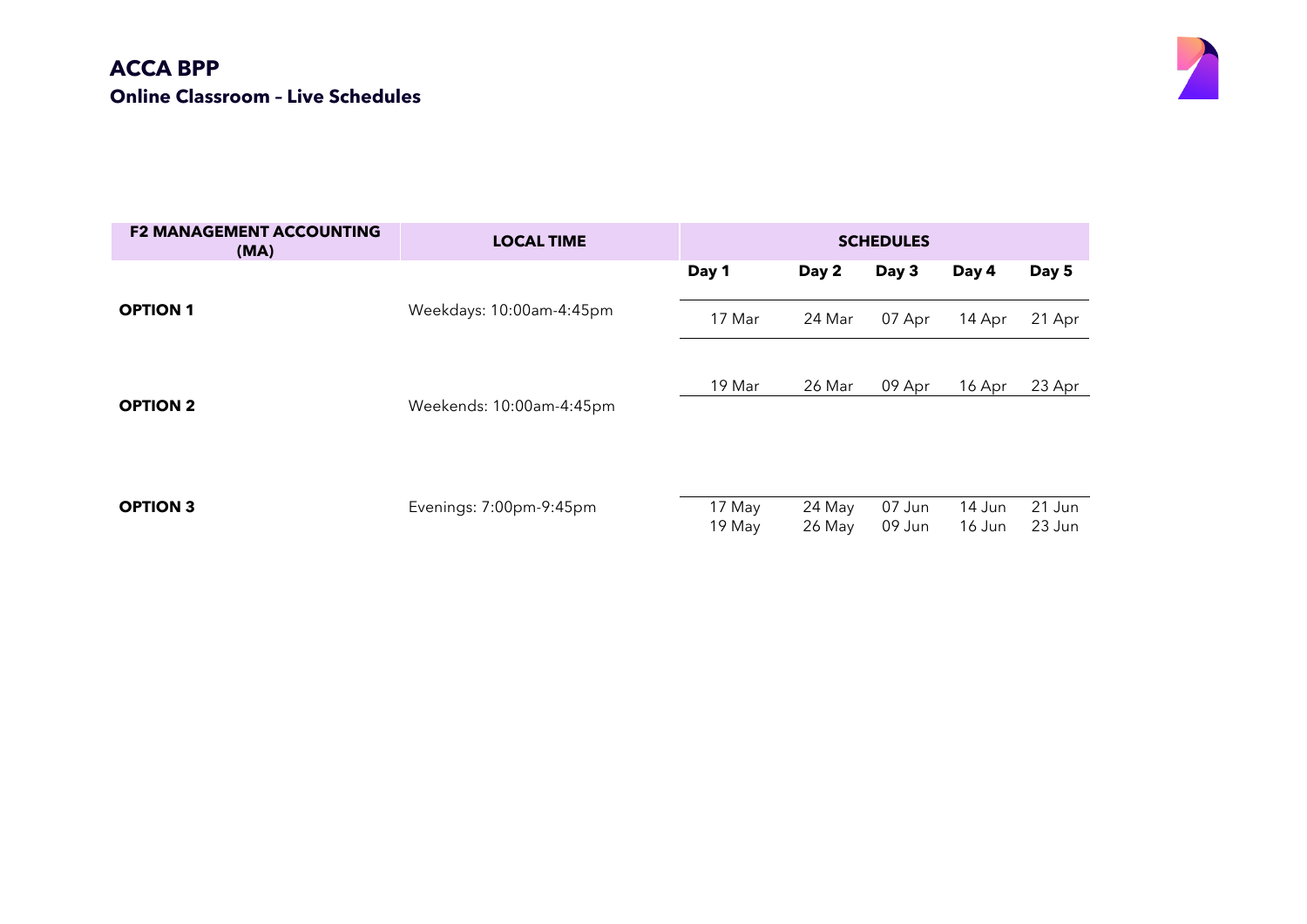

| <b>F3 FINANCIAL ACCOUNTING</b><br>(FA) | <b>LOCAL TIME</b>        |                  |                  |                  | <b>SCHEDULES</b> |                  |                  |
|----------------------------------------|--------------------------|------------------|------------------|------------------|------------------|------------------|------------------|
|                                        |                          | Day 1            | Day 2            | Day 3            | Day 4            | Day 5            | Day 6            |
| <b>OPTION 1</b>                        | Weekdays: 10:00am-4:45pm | 11 May           | 18 May           | 25 May           | 08 Jun           | 15 Jun           | 22 Jun           |
| <b>OPTION 2</b>                        | Evenings: 7:00pm-9:45pm  | 07 Mar<br>09 Mar | 14 Mar<br>16 Mar | 21 Mar<br>23 Mar | 04 Apr<br>06 Apr | 11 Apr<br>13 Apr | 18 Apr<br>20 Apr |
| <b>OPTION 3</b>                        | Weekends: 10:00am-4:45pm | 14 May           | 21 May           | 28 May           | 11 Jun           | 18 Jun           | 25 Jun           |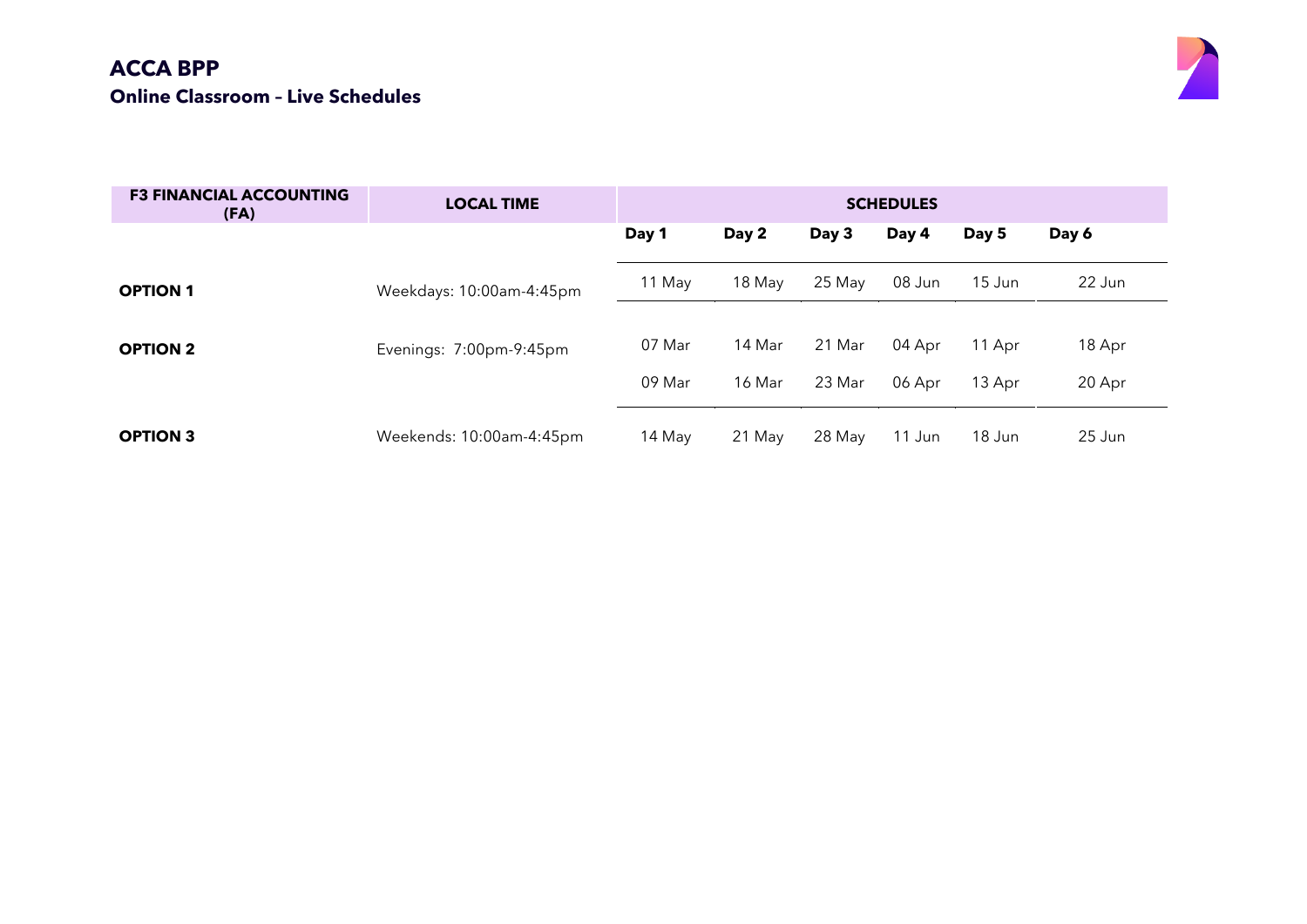

# **OCR Live – ACCA Applied Skills**

| <b>F5 Performance Management</b> | <b>Local Time</b>             |                  |        | <b>Schedules</b> |                  |
|----------------------------------|-------------------------------|------------------|--------|------------------|------------------|
| (PM)                             |                               | Day1             | Day2   | Day3             | Day4             |
|                                  | <b>Taught Phase</b>           |                  |        |                  |                  |
| Option 1                         | Weekdays:<br>10:00am - 4:45pm | 29 Mar           | 28 May | 05 May           | 12 May           |
| Option 2                         | Weekdays:<br>10:00am - 4:45pm | 27 Apr           | 28 May | 05 May           | 12 May           |
| Option 3                         | Weekends:<br>10:00am - 4:45pm | 27 Mar           | 10 Apr | 24 Apr           | 08 May           |
| Option 4                         | Weekends:<br>10:00am - 4:45pm | 23 Apr           | 30 Apr | 07 May           | 14 May           |
| Option 5                         | Evenings                      | 22 Mar           | 29 Mar | 12 Apr           | 26 Apr           |
|                                  | 7:00pm to 9:45pm              | 24 Mar           | 31 Mar | 14 Apr           | 28 Apr           |
| Option 6                         | Evenings & Saturday*          | 26 Apr<br>28 Apr | 30 Apr | 03 May<br>05 May | 10 May<br>12 May |
|                                  | <b>Revision Phase</b>         |                  |        |                  |                  |
| Option 1                         | Weekdays:<br>10:00am - 4:45pm | 25 May           | 26 May | 27 May           |                  |
| Option 2                         | Weekends:<br>10:00am - 4:45pm | 22 May           | 29 May |                  |                  |
| Option 3                         | Afternoons:                   | 16 May           | 23 May |                  |                  |
|                                  | 2:00pm - 4:45pm               | 18 May           | 25 May |                  |                  |
| Option 4                         | Evenings:                     | 12 May           | 24 May |                  |                  |
|                                  | 7:00pm to 9:45pm              | 19 May           | 26 May |                  |                  |
| Option 5                         | Evenings:                     | 17 May           | 24 May |                  |                  |
|                                  | 7:00pm to 9:45pm              | 19 May           | 26 May |                  |                  |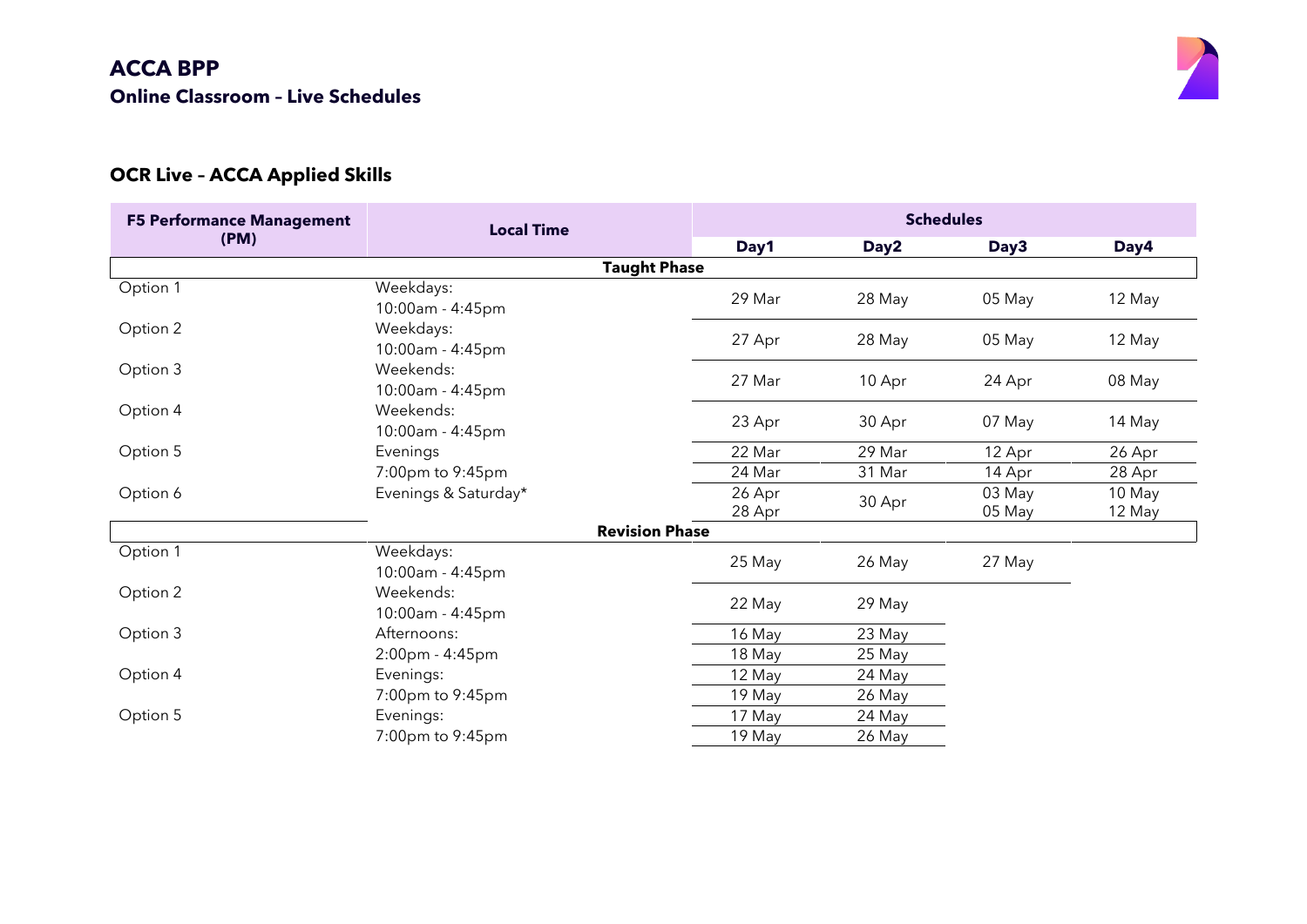#### **Online Classroom – Live Schedules**



| <b>F7 Financial Reporting</b> | <b>Local Time</b>             | <b>Schedules</b>    |                  |                  |                  |  |
|-------------------------------|-------------------------------|---------------------|------------------|------------------|------------------|--|
| (FR)                          |                               | Day1                | Day2             | Day3             | Day4             |  |
|                               |                               | <b>Taught Phase</b> |                  |                  |                  |  |
| <b>Option 1</b>               | Weekdays:<br>10:00am - 4:45pm | 30 Mar              | 06 Apr           | 20 Apr           | 27 Apr           |  |
| <b>Option 2</b>               | Weekdays:<br>10:00am - 4:45pm | 25 Apr              | 30 Apr           | 03 May           | 10 May           |  |
| <b>Option 3</b>               | Weekends:<br>10:00am - 4:45pm | 26 Mar              | 09 Apr           | 23 Apr           | 07 Apr           |  |
| <b>Option 4</b>               | Weekends:<br>10:00am - 4:45pm | 23 Apr              | 30 Apr           | 07 May           | 14 May           |  |
| <b>Option 5</b>               | Evenings                      | 14 Mar<br>16 Mar    | 28 Mar<br>30 Mar | 04 Apr<br>06 Apr | 19 Apr<br>20 Apr |  |
| Option 6                      | Evenings & Saturday*          | 25 Apr              |                  | 03 May           | 09 May           |  |
|                               | 7:00pm to 9:45pm              | 27 Apr              | 30 Apr           | 04 May           | 11 May           |  |

|                 | <b>Revision Phase</b>         |        |        |        |  |  |  |  |
|-----------------|-------------------------------|--------|--------|--------|--|--|--|--|
| <b>Option 1</b> | Weekdays:<br>10:00am - 4:45pm | 16 May | 17 May | 18 May |  |  |  |  |
| <b>Option 2</b> | Weekends:<br>10:00am - 4:45pm | 21 May | 28 May |        |  |  |  |  |
| <b>Option 3</b> | Afternoons:                   | 17 May | 24 May |        |  |  |  |  |
|                 | $2:00$ pm - 4:45pm            | 19 May | 26 May |        |  |  |  |  |
| <b>Option 4</b> | Evenings:                     | 11 May | 23 May |        |  |  |  |  |
|                 | 7:00pm to 9:45pm              | 18 May | 25 May |        |  |  |  |  |
| <b>Option 5</b> | Evenings:                     | 16 May | 23 May |        |  |  |  |  |
|                 | 7:00pm to 9:45pm              | 18 May | 25 May |        |  |  |  |  |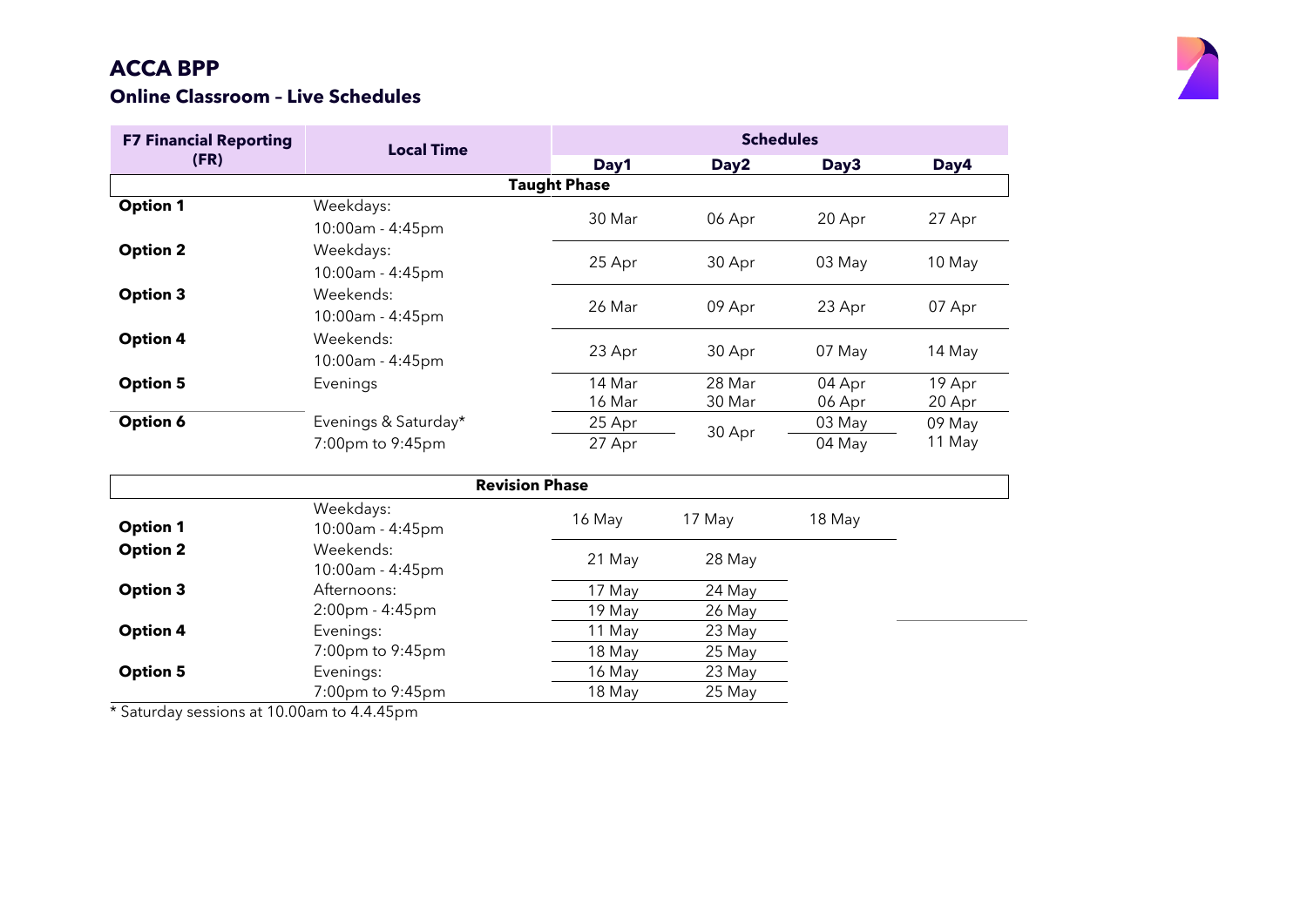

| <b>F8 Auditing &amp; Assurance (AA)</b> | <b>Local Time</b>     | <b>Schedules</b> |                  |        |  |
|-----------------------------------------|-----------------------|------------------|------------------|--------|--|
|                                         |                       | Day1             | Day <sub>2</sub> | Day3   |  |
|                                         | <b>Taught Phase</b>   |                  |                  |        |  |
| Option 1                                | Weekdays:             |                  |                  |        |  |
|                                         | 10:00am - 4:45pm      | 01 Apr           | 08 Apr           | 29 Apr |  |
| Option 2                                | Weekdays:             |                  |                  |        |  |
|                                         | 10:00am - 4:45pm      | 22 Apr           | 29 Apr           | 09 May |  |
| Option 3                                | Weekends:             |                  |                  |        |  |
|                                         | 10:00am - 4:45pm      | 03 Apr           | 24 Apr           | 08 May |  |
| Option 4                                | Weekends:             |                  |                  |        |  |
|                                         | 10:00am - 4:45pm      | 30 Apr           | 07 May           | 14 May |  |
| Option 5                                | Evenings              | 21 Mar           | 11 Apr           | 03 May |  |
|                                         | 7:00pm to 9:45pm      | 23 Mar           | 13 Apr           | 04 May |  |
| Option 6                                | Evenings              | 26 Apr           | 03 May           | 10 May |  |
|                                         |                       | 28 Apr           | 05 May           | 12 May |  |
|                                         | <b>Revision Phase</b> |                  |                  |        |  |
| Option 1                                | Weekdays:             |                  | 20 May           |        |  |
|                                         | 10:00am - 4:45pm      | 19 May           |                  | 23 May |  |
| Option 2                                | Weekends:             | 22 May           | 29 May           |        |  |
|                                         | 10:00am - 4:45pm      |                  |                  |        |  |
| Option 3                                | Afternoons:           | 16 May           | 23 May           |        |  |
|                                         | 2:00pm - 4:45pm       | 18 May           | 25 May           |        |  |
| Option 4                                | Evenings:             | 12 May           | 24 May           |        |  |
|                                         | 7:00pm to 9:45pm      | 19 May           | 26 May           |        |  |
| Option 5                                | Evenings:             | 17 May           | 24 May           |        |  |
|                                         | 7:00pm to 9:45pm      | 19 May           | 26 May           |        |  |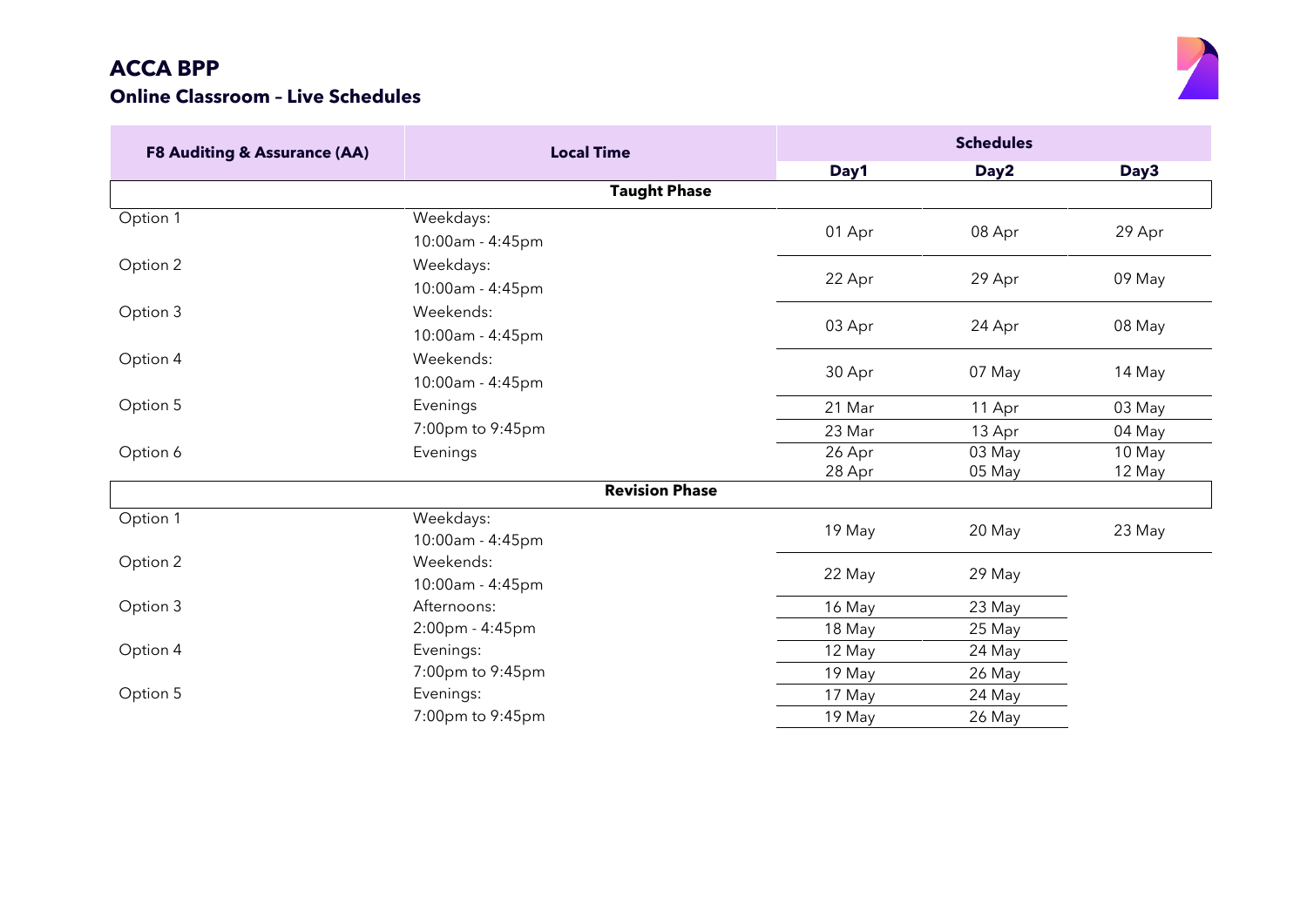#### **Online Classroom – Live Schedules**



| <b>F9 Financial Management (FM)</b> | <b>Local Time</b>             |        | <b>Schedules</b> |        |        |  |  |
|-------------------------------------|-------------------------------|--------|------------------|--------|--------|--|--|
|                                     |                               | Day1   | Day2             | Day3   | Day4   |  |  |
|                                     | <b>Taught Phase</b>           |        |                  |        |        |  |  |
| Option 1                            | Weekdays:<br>10:00am - 4:45pm | 28 Mar | 04 Apr           | 11 Apr | 25 Apr |  |  |
| Option 2                            | Weekdays:<br>10:00am - 4:45pm | 27 Apr | 28 Apr           | 05 May | 12 May |  |  |
| Option 3                            | Weekends:<br>10:00am - 4:45pm | 26 Mar | 09 Apr           | 23 Apr | 07 May |  |  |
| Option 4                            | Weekends:<br>10:00am - 4:45pm | 23 Apr | 30 Apr           | 07 May | 14 May |  |  |
| Option 5                            | Evenings:                     | 22 Mar | 29 Mar           | 12 Apr | 26 Apr |  |  |
|                                     | 7:00pm to 9:45pm              | 24 Mar | 31 Mar           | 14 Apr | 28 Apr |  |  |
| Option 6                            | Evenings & Saturdays*         | 25 Apr |                  | 03 May | 09 May |  |  |
|                                     | 7:00pm to 9:45pm              | 27 Apr | 30 Apr           | 04 May | 11 May |  |  |
|                                     | <b>Revision Phase</b>         |        |                  |        |        |  |  |
| Option 1                            | Weekdays:<br>10:00am - 4:45pm | 25 May | 26 May           | 27 May |        |  |  |
| Option 2                            | Weekends:<br>10:00am - 4:45pm | 21 May | 28 May           |        |        |  |  |
| Option 3                            | Afternoons:                   | 17 May | 24 May           |        |        |  |  |
|                                     | 2:00pm - 4:45pm               | 19 May | 26 May           |        |        |  |  |
| Option 4                            | Evenings:                     | 11 May | 23 May           |        |        |  |  |
|                                     | 7:00pm to 9:45pm              | 18 May | 25 May           |        |        |  |  |
| Option 5                            | Evenings:                     | 16 May | 23 May           |        |        |  |  |
|                                     | 7:00pm to 9:45pm              | 18 May | 25 May           |        |        |  |  |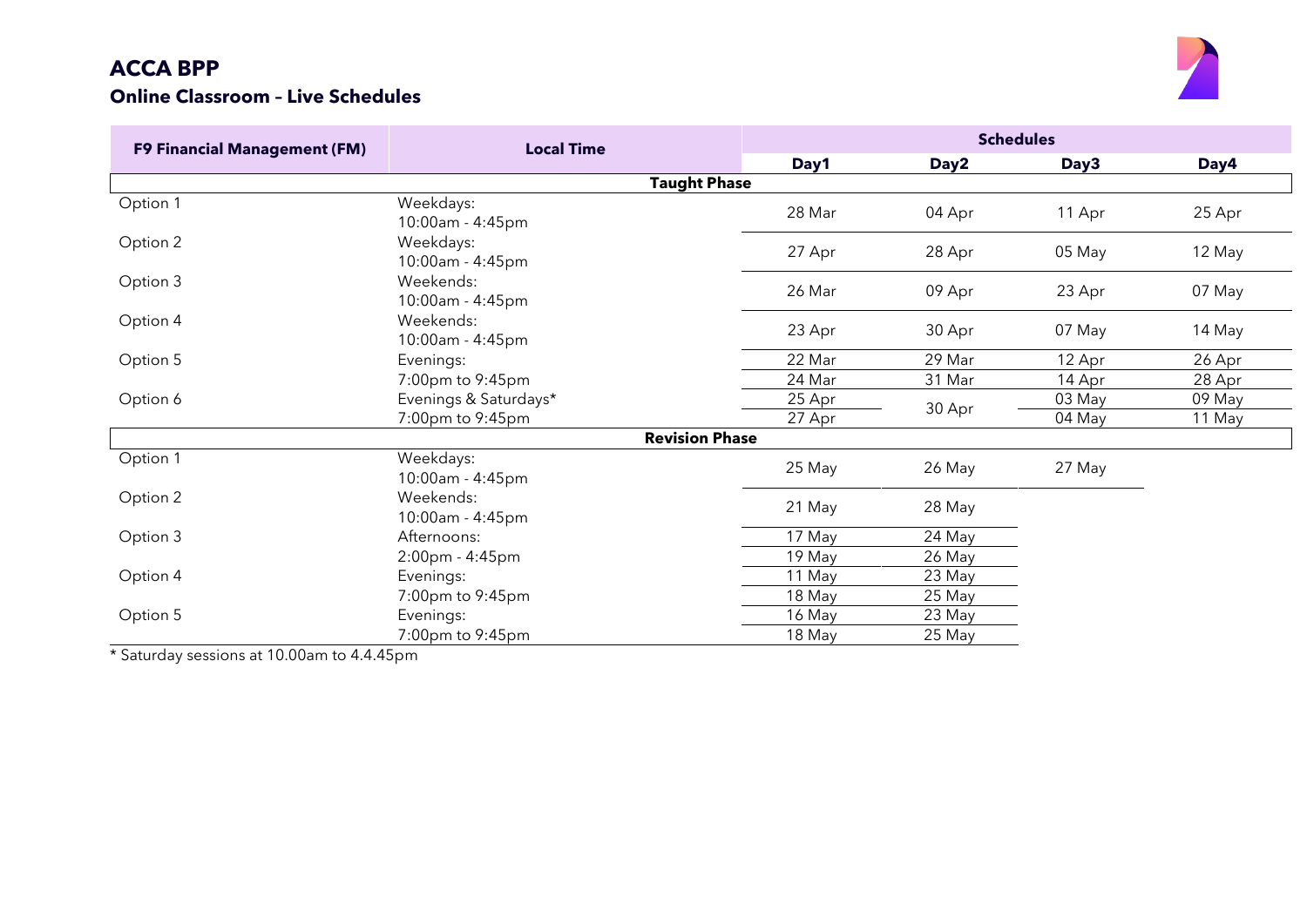#### **Online Classroom – Live Schedules**

#### **OCR Live – ACCA Professional Papers**

| <b>Strategic Business Leader</b> | <b>Local Time</b>     |                       | <b>Schedules</b> |        |        |                  |  |  |
|----------------------------------|-----------------------|-----------------------|------------------|--------|--------|------------------|--|--|
| (SBL)                            |                       | Day1                  | Day <sub>2</sub> | Day3   | Day4   | Day <sub>5</sub> |  |  |
|                                  |                       | <b>Taught Phase</b>   |                  |        |        |                  |  |  |
| Option 1                         | Weekdays:             |                       |                  |        |        |                  |  |  |
|                                  | 10:00am - 4:45pm      | 28 Mar                | 04 Apr           | 11 Apr | 19 Apr | 25 Apr           |  |  |
| Option 2                         | Weekdays:             |                       |                  |        |        |                  |  |  |
|                                  | 10:00am - 4:45pm      | 25 Apr                | 26 Apr           | 03 May | 04 May | 10 May           |  |  |
| Option 3                         | Weekends:             |                       |                  |        |        |                  |  |  |
|                                  | 10:00am - 4:45pm      | 26 Mar                | 02 Apr           | 09 Apr | 23 Apr | 30 Apr           |  |  |
| Option 4                         | Weekends:             |                       |                  |        |        |                  |  |  |
|                                  | 10:00am - 4:45pm      | 23 Apr                | 24 Apr           | 07 May | 08 May | 15 May           |  |  |
| Option 5                         | Evenings:             | 22 Mar                | 29 Mar           | 05 Apr | 12 Apr | 26 Apr           |  |  |
|                                  | 7:00pm to 9:45pm      | 24 Mar                | 31 Mar           | 07 Apr | 14 Apr | 28 Apr           |  |  |
| Option 6                         | Evenings & Saturdays* | 26 Apr                | 30 Apr           | 03 May | 07 May | 10 May           |  |  |
|                                  | 7:00pm to 9:45pm      | 28 Apr                | 30 Apr           | 05 May | 07 May | 12 May           |  |  |
|                                  |                       | <b>Revision Phase</b> |                  |        |        |                  |  |  |
| Option 1                         | Weekdays:             |                       |                  |        |        |                  |  |  |
|                                  | 10:00am - 4:45pm      | 16 May                | 17 May           | 18 May | 19 May |                  |  |  |
| Option 2                         | Weekends:             |                       |                  |        |        |                  |  |  |
|                                  | 10:00am - 4:45pm      | 22 May                | 28 May           | 29 May |        |                  |  |  |
| Option 3                         | Afternoons:           | 09 May                | 16 May           | 23 May |        |                  |  |  |
|                                  | 2:00pm - 4:45pm       | 11 May                | 18 May           | 25 May |        |                  |  |  |
| Option 4                         | Evenings & Saturdays* | 11 May                | 21 May           | 24 May |        |                  |  |  |
|                                  | 7:00pm to 9:45pm      | 19 May                | 21 May           | 26 May |        |                  |  |  |
| Option 5                         | Evenings & Saturdays* | 17 May                | 21 May           | 24 May |        |                  |  |  |
|                                  | 7:00pm to 9:45pm      | 19 May                | 21 May           | 26 May |        |                  |  |  |

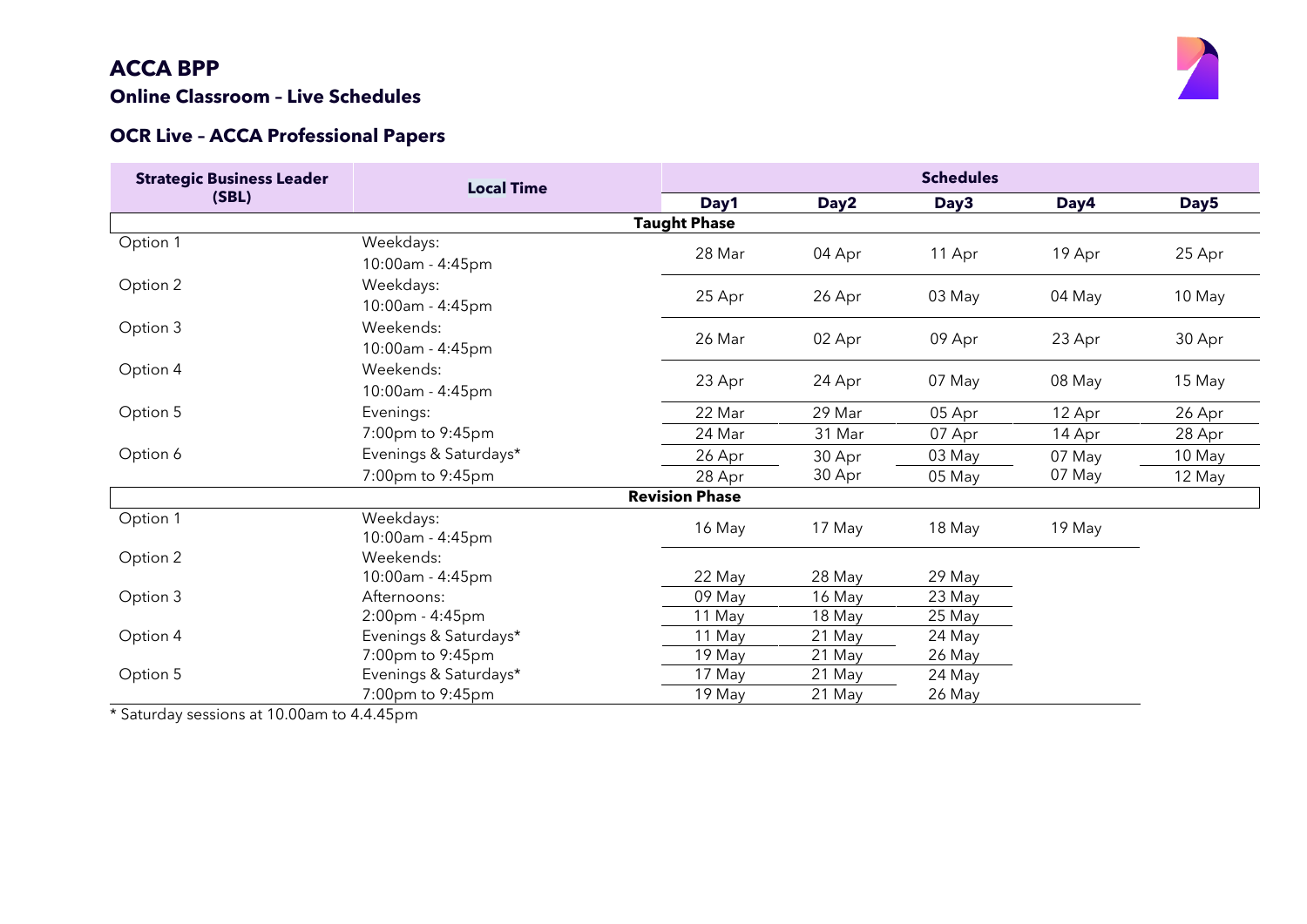

| <b>Strategic Business</b> | <b>Local Time</b>             | <b>Schedules</b> |        |        |        |                  |  |  |  |  |  |
|---------------------------|-------------------------------|------------------|--------|--------|--------|------------------|--|--|--|--|--|
| <b>Reporting (SBR)</b>    |                               | Day1             | Day2   | Day3   | Day4   | Day <sub>5</sub> |  |  |  |  |  |
|                           | <b>Taught Phase</b>           |                  |        |        |        |                  |  |  |  |  |  |
| Option 1                  | Weekdays:<br>10:00am - 4:45pm | 29 Mar           | 05 Apr | 12 Apr | 19 Apr | 26 Apr           |  |  |  |  |  |
| Option 2                  | Weekdays:<br>10:00am - 4:45pm | 25 Apr           | 26 Apr | 03 Apr | 04 May | 10 May           |  |  |  |  |  |
| Option 3                  | Weekends:<br>10:00am - 4:45pm | 26 Mar           | 02 Apr | 09 Apr | 23 Apr | 07 May           |  |  |  |  |  |
| Option 4                  | Weekends:<br>10:00am - 4:45pm | 23 Apr           | 24 Apr | 30 Apr | 07 May | 14 May           |  |  |  |  |  |
| Option 5                  | Evenings:                     | 21 Mar           | 28 Mar | 04 Apr | 11 Apr | 25 Apr           |  |  |  |  |  |
|                           | 7:00pm to 9:45pm              | 23 Mar           | 30 Apr | 06 Apr | 13 Apr | 27 Apr           |  |  |  |  |  |
| Option 6                  | Evenings & Saturdays*         | 26 Apr           |        | 03 Apr | 07 May | 10 May           |  |  |  |  |  |
|                           | 7:00pm to 9:45pm              | 28 Apr           | 30 Apr | 05 Apr |        | 12 May           |  |  |  |  |  |
|                           | <b>Revision Phase</b>         |                  |        |        |        |                  |  |  |  |  |  |
| Option 1                  | Weekdays:<br>10:00am - 4:45pm | 16 May           | 17 May | 18 May | 19 May |                  |  |  |  |  |  |
| Option 2                  | Weekends:<br>10:00am - 4:45pm | 21 May           | 22 May | 28 May |        |                  |  |  |  |  |  |
| Option 3                  | Afternoons:                   | 09 May           | 16 May | 23 May |        |                  |  |  |  |  |  |
|                           | 2:00pm - 4:45pm               | 11 May           | 18 May | 25 May |        |                  |  |  |  |  |  |
| Option 4                  | Evenings & Saturdays*         | 12 May           |        | 24 May |        |                  |  |  |  |  |  |
|                           | 7:00pm to 9:45pm              | 19 May           | 21 May | 26 May |        |                  |  |  |  |  |  |
| Option 5                  | Evenings & Saturdays*         | 17 May           |        | 24 May |        |                  |  |  |  |  |  |
|                           | 7:00pm to 9:45pm              | 19 May           | 21 May | 26 May |        |                  |  |  |  |  |  |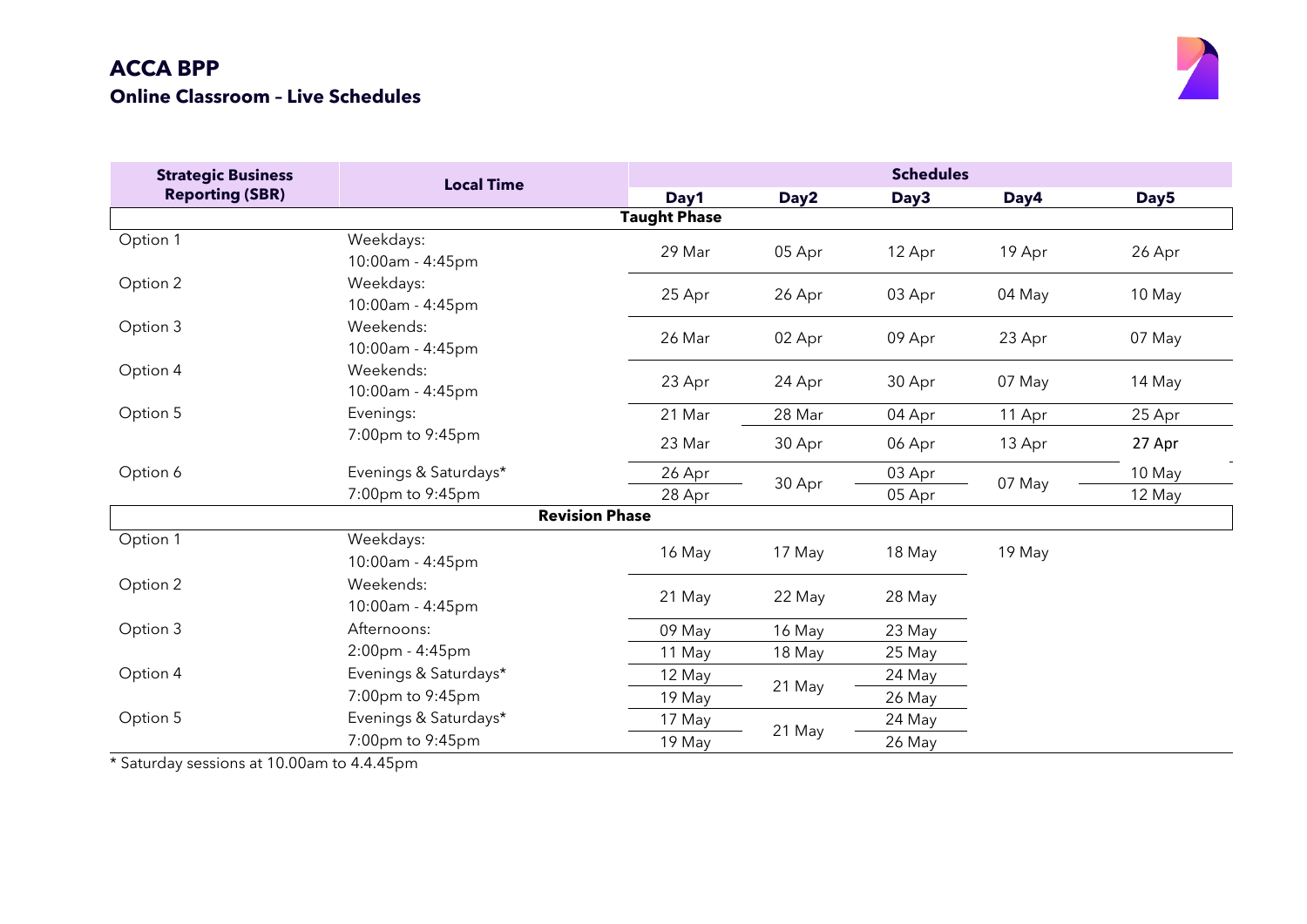

| <b>Advanced Financial</b> | <b>Local Time</b>     | <b>Schedules</b> |                  |        |        |  |
|---------------------------|-----------------------|------------------|------------------|--------|--------|--|
| <b>Management (AFM)</b>   |                       | Day1             | Day <sub>2</sub> | Day3   | Day4   |  |
|                           | <b>Taught Phase</b>   |                  |                  |        |        |  |
| Option 1                  | Weekdays:             | 29 Mar           |                  | 19 Apr |        |  |
|                           | 10:00am - 4:45pm      |                  | 05 Apr           |        | 26 Apr |  |
| Option 2                  | Weekdays:             |                  |                  |        |        |  |
|                           | 10:00am - 4:45pm      | 25 Apr           | 26 Apr           | 03 May | 10 May |  |
| Option 3                  | Weekends:             |                  |                  |        |        |  |
|                           | 10:00am - 4:45pm      | 02 Apr           | 09 Apr           | 23 Apr | 07 May |  |
| Option 4                  | Weekends:             |                  |                  |        |        |  |
|                           | 10:00am - 4:45pm      | 23 Apr           | 30 Apr           | 07 May | 14 May |  |
| Option 5                  | Evenings:             | 21 Mar           | 28 Mar           | 11 Apr | 25 Apr |  |
|                           | 7:00pm to 9:45pm      | 23 Mar           | 30 Mar           | 13 Apr | 27 May |  |
| Option 6                  | Evenings & Saturdays* | 26 Apr           |                  | 03 May | 10 May |  |
|                           | 7:00pm to 9:45pm      | 28 Apr           | 30 Apr           | 05 May | 12 May |  |
|                           | <b>Revision Phase</b> |                  |                  |        |        |  |
| Option 1                  | Weekdays:             | 16 May           | 17 May           | 18 May | 19 May |  |
|                           | 10:00am - 4:45pm      |                  |                  |        |        |  |
| Option 2                  | Weekends:             | 21 May           | 22 May           | 28 May |        |  |
|                           | 10:00am - 4:45pm      |                  |                  |        |        |  |
| Option 3                  | Afternoons:           | 09 May           | 16 May           | 23 May |        |  |
|                           | 2:00pm - 4:45pm       | 11 May           | 18 May           | 25 May |        |  |
| Option 4                  | Evenings & Saturdays* | 12 May           | 21 May           | 24 May |        |  |
|                           | 7:00pm to 9:45pm      | 19 May           |                  | 26 May |        |  |
| Option 5                  | Evenings & Saturdays* | 17 May           | 21 May           | 24 May |        |  |
|                           | 7:00pm to 9:45pm      | 19 May           |                  | 26 May |        |  |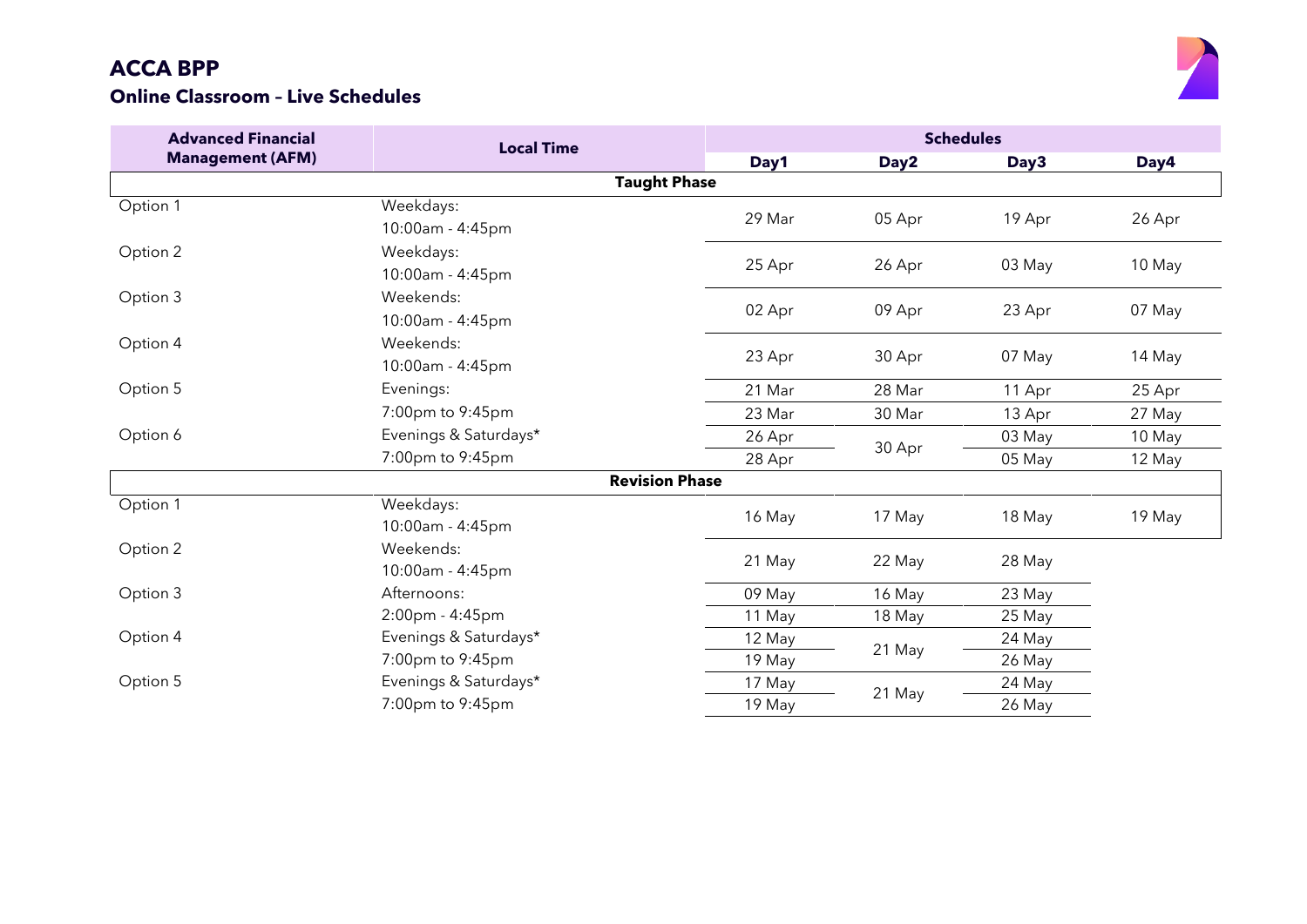

| <b>Advanced Performance</b> | <b>Local Time</b>             | <b>Schedules</b> |        |        |  |
|-----------------------------|-------------------------------|------------------|--------|--------|--|
| <b>Management (APM)</b>     |                               | Day1             | Day2   | Day3   |  |
|                             | <b>Taught Phase</b>           |                  |        |        |  |
| Option 1                    | Weekdays:<br>10:00am - 4:45pm | 30 Mar           | 06 Apr | 20 Apr |  |
| Option 2                    | Weekdays:<br>10:00am - 4:45pm | 28 Apr           | 05 May | 12 May |  |
| Option 3                    | Weekends:<br>10:00am - 4:45pm | 27 Mar           | 10 Apr | 08 May |  |
| Option 4                    | Weekends:<br>10:00am - 4:45pm | 24 Apr           | 01 May | 15 May |  |
| Option 5                    | Evenings:                     | 22 Mar           | 05 Apr | 19 Apr |  |
|                             | 7:00pm to 9:45pm              | 29 Mar           | 12 Apr | 26 Apr |  |
| Option 6                    | Evenings:                     | 25 Apr           | 03 May | 09 May |  |
|                             | 7:00pm to 9:45pm              | 27 Apr           | 04 May | 11 May |  |
|                             | <b>Revision Phase</b>         |                  |        |        |  |
| Option 1                    | Weekdays:<br>10:00am - 4:45pm | 25 May           | 26 May | 27 May |  |
| Option 2                    | Weekends:<br>10:00am - 4:45pm | 22 May           | 29 May |        |  |
| Option 3                    | Afternoons:                   | 17 May           | 24 May |        |  |
|                             | 2:00pm - 4:45pm               | 19 May           | 26 May |        |  |
| Option 4                    | Evenings                      | 11 May           | 23 May |        |  |
|                             | 7:00pm to 9:45pm              | 18 May           | 25 May |        |  |
| Option 5                    | Evenings                      | 16 May           | 23 May |        |  |
|                             | 7:00pm to 9:45pm              | 18 May           | 25 May |        |  |